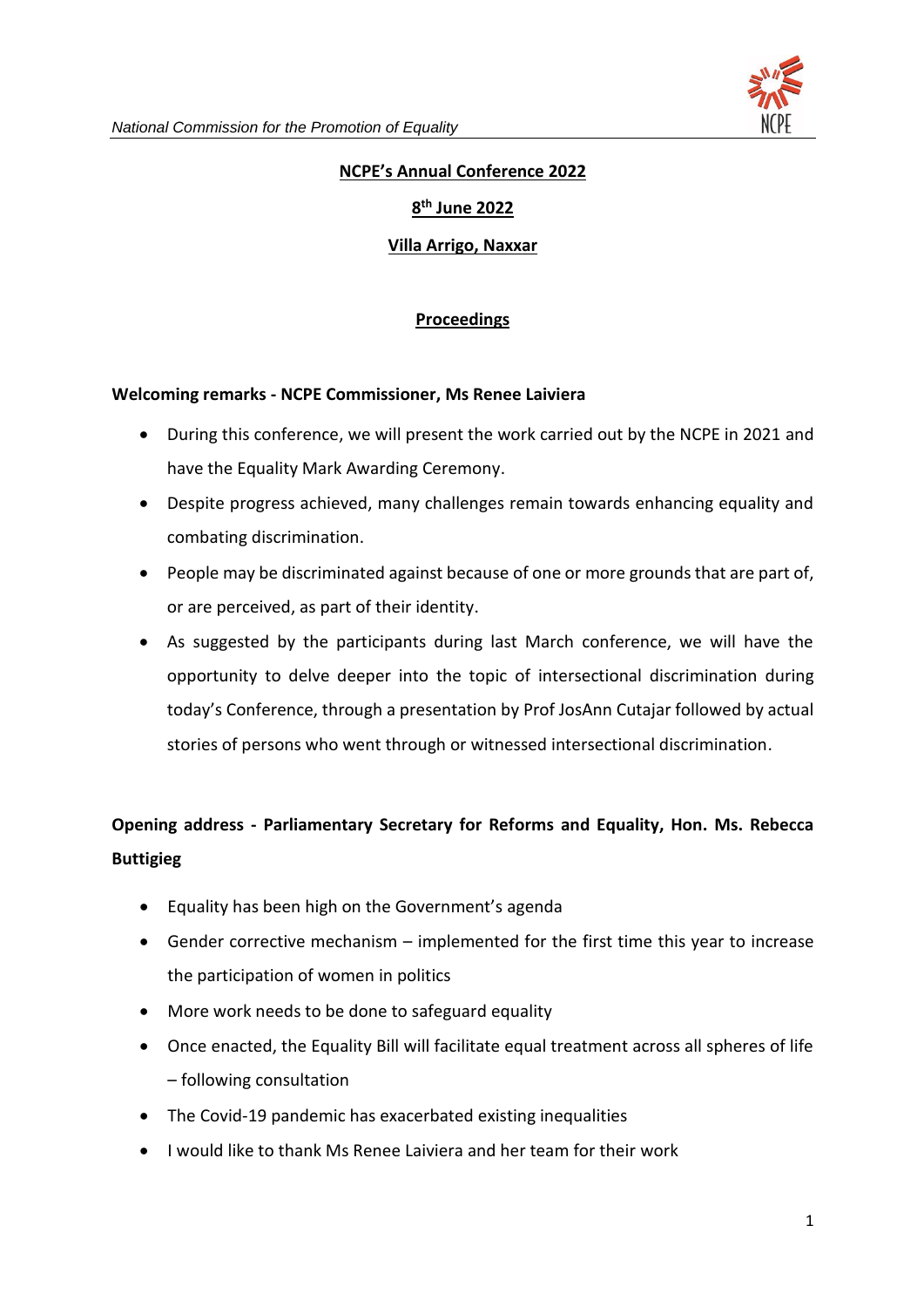

# **Opening address - Minister for Home Affairs, Security, Reforms and Equality, Hon. Dr. Byron Camilleri**

- Various government initiatives contributed to equal opportunities in the everyday lives of people and measures have been taken to enhance equal opportunities in the labour market, including the free childcare scheme, the breakfast club, and the Klabb 3-16 after-school programme.
- Moreover, for the seventh consecutive year, Malta has retained its first place among 49 EU countries on the ILGA-Europe Rainbow Index.
- We look forward to the NCPE's findings of the research study currently being carried out on discrimination experienced by the LGBTIQ+ community following the recently adopted legislation in the context of the EU co-funded project *Empowerment for Diversity.*

# **Equality Mark Awarding Ceremony**

- During this Awarding Ceremony:
	- o **19 organisations** will be newly certified with the Equality Mark
	- o **37** will receive their re-certification
- The Equality Mark is awarded to organisations that make gender equality one of their values and whose management is based on the recognition and promotion of the potential of all employees: both women and men, and persons with caring responsibilities.
- The NCPE provides guidance to organisations in implementing the necessary measures needed for the Equality Mark certification, such as drafting an Equality Policy and a Sexual Harassment Policy and putting in place or improving the availability of familyfriendly measures.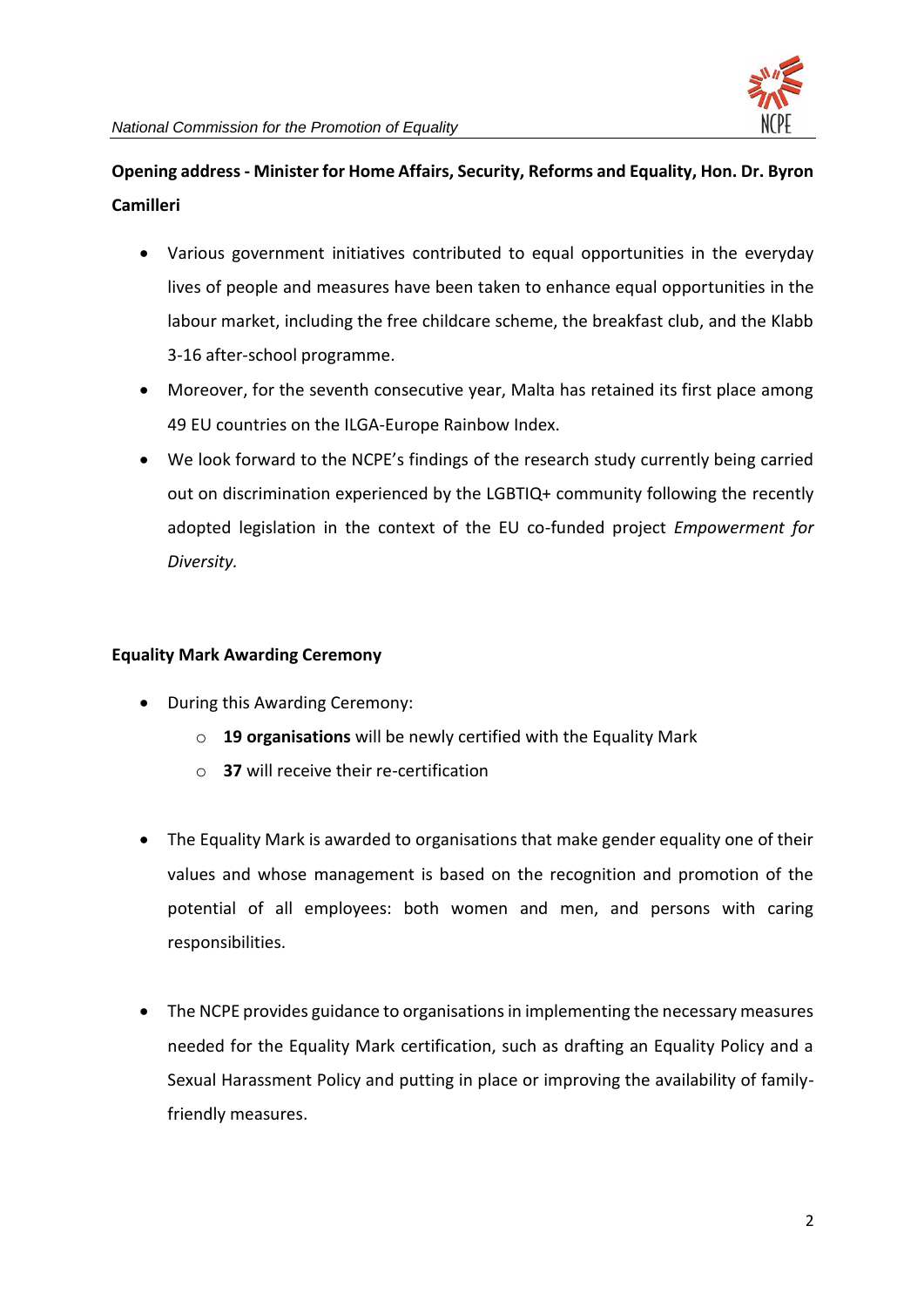

#### **Investigations Report 2021 - NCPE Commissioner, Ms Renee Laiviera**

• PowerPoint Presentation available [here](https://ncpe.gov.mt/en/Documents/Updates%20and%20Upcoming%20events/NCPE%20Annual%20Conference%202022%20-%208%20June%202022/Investigations_Report_2021.pdf)

### **NCPE Promotion of equality 2021 - NCPE Commissioner, Ms Renee Laiviera**

• PowerPoint Presentation availabl[e here](https://ncpe.gov.mt/en/Documents/Updates%20and%20Upcoming%20events/NCPE%20Annual%20Conference%202022%20-%208%20June%202022/NCPE_Promotion_of_equality_2021.pdf)

#### **Intersectionality - Prof JosAnn Cutajar, Department of Gender & Sexualities, UoM**

• PowerPoint Presentation available [here](https://ncpe.gov.mt/en/Documents/Updates%20and%20Upcoming%20events/NCPE%20Annual%20Conference%202022%20-%208%20June%202022/Intersectional_discrimination.pdf)

#### **Discussion: Sharing experiences of intersectional discrimination**

• **Moderator** – Prof JosAnn Cutajar

#### • **Panel members:**

- o Ms Karen Buttigieg a lecturer and a mother to a son with a disability
- o Mr Dali Agrebi a member of MGRM and Tunisian refugee
- o Dr Ibtisam Sadegh an anthropologist and lawyer
- $\circ$  Ms Gledis Mallia transgender with disability

#### • **Prof JosAnn Cutajar:**

- o Do you experience intersectional discrimination?
- o What are your reactions to these experiences?

#### • **Ms Karen Buttigieg:**

o My experience of parenting is different from other parents because I am parenting a child with disability.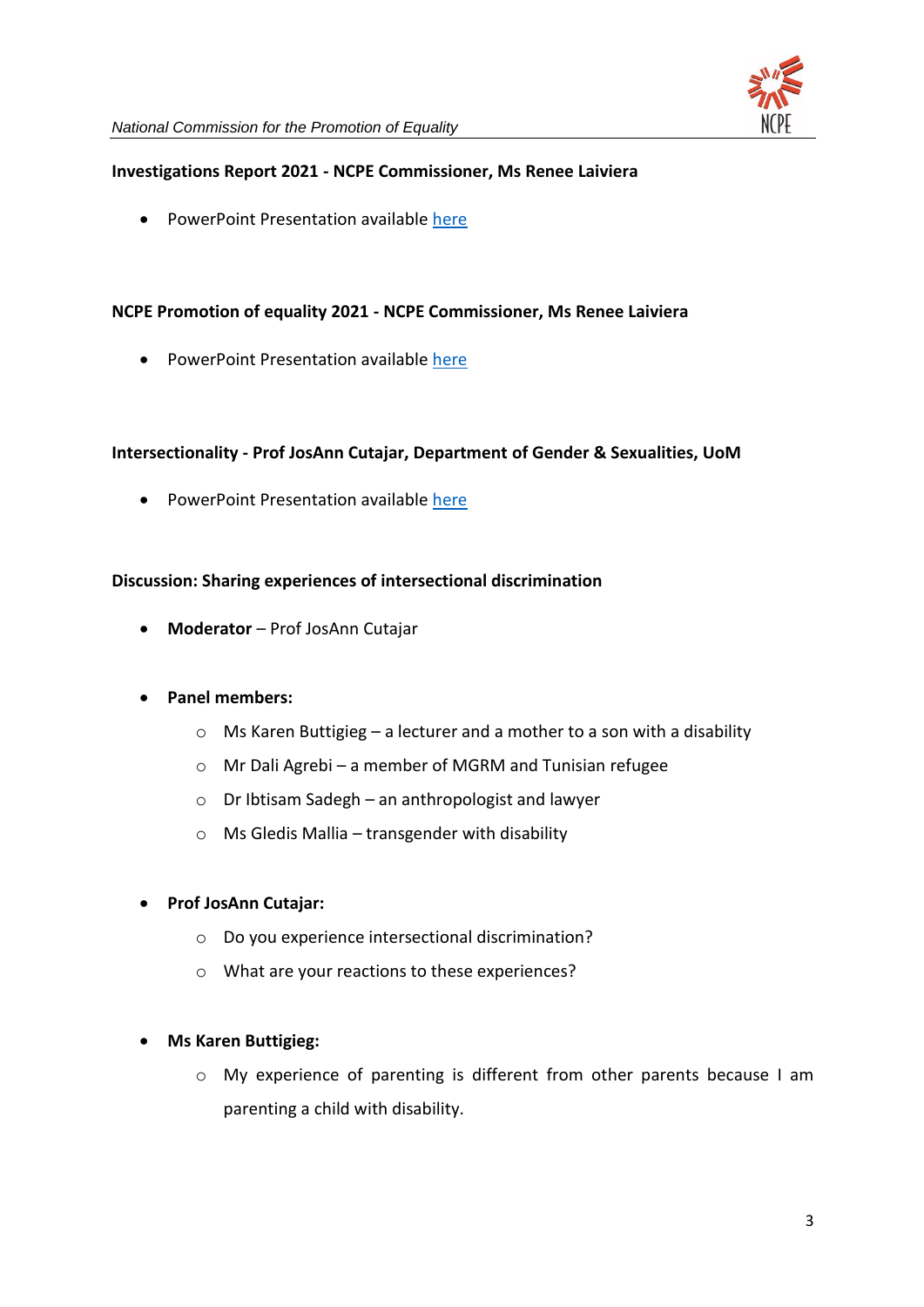

- o While we have learned the value of female participation in the workforce, there is still a patriarchal idea that women are expected to take on the role of the primary care giver.
- $\circ$  On the other hand, mothers of children with disabilities in many ways are expected not to work.
- o Services like childcare or breakfast clubs do not offer specialised care for children with disabilities.
- $\circ$  This places mothers like me in the awkward position of having a financial requirement to work due to the increased care needs of children with a disability, but on the other hand, facing the expectation not to have a paid employment but to care for their children due to diminished childcare options.
- $\circ$  Sometimes, I have to take my son with me to work because there are no resources at school (shortage of LSEs).
- o These issues make me feel angry at these injustices.
- o I have a support system I work, I am doing a PhD, I am involved in NGOs
- $\circ$  Issues do not stand alone. Each Ministry, each NGO, they all work on their own – this is not intersectionality.

# • **Mr Dali Agrebi:**

- o As a gay man and an asylum seeker, I often face double discrimination from different marginalised communities.
- o Being in a community that is racist and a community that is homophobic.
- o As a gay person, you are seen as a foreigner and a refugee. I am made to feel like I am not actually part of the LGBTIQ community.
- o Meanwhile when you are living in containers in Ħal Far, it's also a difficult decision to be yourself because the community is homophobic.
- o I ask myself am I going to end up being discriminated against because of my skin colour today or is my community going to turn against me if I come out to them?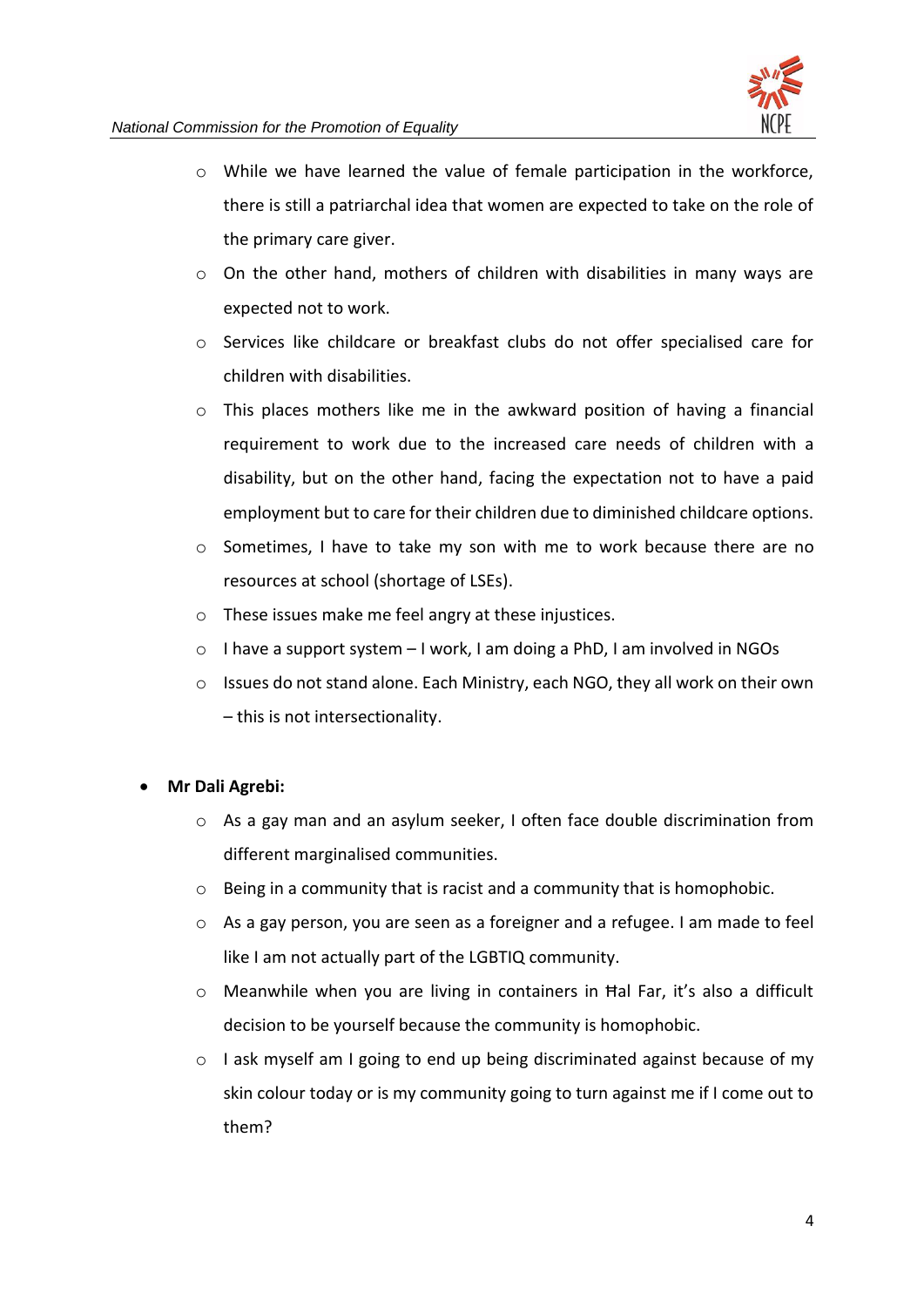

- o Malta prides itself on having the most advanced LGBTIQ rights in Europe. This is a lie. Gay people are scared to come out.
- o I faced challenges in accessing these rights because of my asylum status.
- $\circ$  When gay people live in a country where they are criminalised and scared to come out, they are still asked to prove that they are gay when asking for asylum, and very often they aren't believed. How on earth can I prove that I am gay to an asylum officer?
- $\circ$  Whether it is through being a refugee or being gay, either way, your rights are eliminated.
- o My reaction is to speak-up. To change mentality, you need to change the laws first.
- o If the government is still humiliating migrants in front of the court, they are showing that you can mistreat migrants.
- $\circ$  I form part of the MGRM community we are trying to advocate for change.

# • **Dr Ibtisam Sadegh:**

- o I receive discrimination for not fully belonging to one category I am an academic and a lawyer
- o I am privileged in many ways
- o People keep telling me that I am not Maltese when I state my name (Arabic surname)
- $\circ$  As a result of direct discrimination, I have learnt to feel different. I feel upset, ashamed, and helpless. I feel helpless which is not the right way to feel as a lawyer.
- o In Malta, we often link rights with status.

# • **Ms Gledis Mallia:**

- o I have time on my hands I do not work, and I feel alone.
- o I want to find employment.